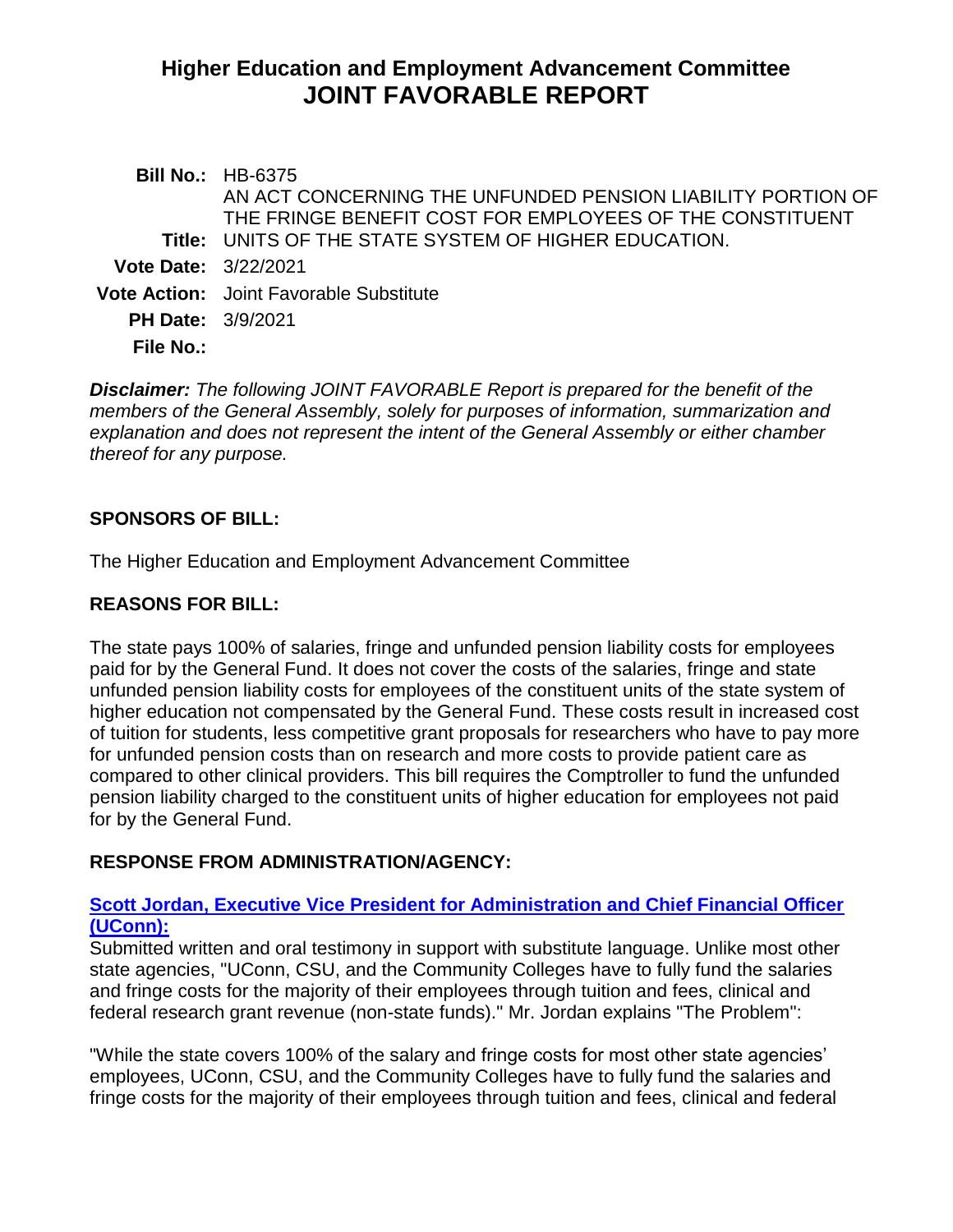research grant revenue (non-state funds). Primarily due to the state's legacy unfunded pension and healthcare liabilities for current retirees, fringe costs have been increasing at alarming and unsustainable rates. These are not costs that we created or have any control over. It is estimated that UConn and UConn Health will have to pay a combined total of \$88.3M in FY21, \$95.4M in FY22, and \$99.7M in FY23 to cover these legacy costs. We are asking the state to stop requiring these legacy costs be paid by the institutions of higher education."

Mr. Jordan explains in detail the impact of this problem, as well as its background, to both the UConn and UConn Health. He says that UConn provides significant public services and economic activity to the state, and that this bill will allow UConn to continue to deliver them.

UConn Proposed Language Change:

Section 1. (NEW) (*Effective July 1, 2021*) For the fiscal year ending June 30, 2022, **2021** and for each fiscal year thereafter, the Comptroller shall fund, from resources appropriated for the State Comptroller-Fringe Benefits, the unfunded pension **and healthcare** liability portion of the fringe benefit costs of the constituent units of the state system of higher education for employees compensated through resources other than the General Fund. Nothing in this section shall change the funding by the Comptroller of the fringe benefit costs of the constituent units of the state system of higher education for employees compensated through the General Fund from resources appropriated for the State Comptroller-Fringe Benefits.

# **NATURE AND SOURCES OF SUPPORT:**

**Maureen Chalmers, President, [Congress of Connecticut Community Colleges \(4Cs\):](https://www.cga.ct.gov/2021/HEDdata/Tmy/2021HB-06375-R000309-Chalmers,%20Maureen,%20President-Congress%20of%20CT%20Community%20Colleges-TMY.PDF)** Submitted written testimony in support. Ms. Chalmers says, "We strongly support this legislation. This would lessen the impact that COVID-19 has had on our colleges and universities."

## **[Gregg Crerar, President of the SUOAF/AFSCME Bargaining Unit:](https://www.cga.ct.gov/2021/HEDdata/Tmy/2021HB-06375-R000309-Crerar,%20Gregg,%20President-SUOAF-AFSCME-TMY.PDF)**

Submitted written testimony in support. Mr. Crerar says, "the CSCU unfunded liability creates a burden on students and faculty," that would be alleviated by the bill. He highlights the fiscal challenges and tough decisions faced by the CSCU system, but says, "The CSCU system has many obligations to the students of CT, and the faculty and staff who are dedicated to their success. We are your constituents and we know that much of the fringe cost is due to inadequate funding over decades. We did not cause the unfunded liability and it should no longer be passed along to students."

### **Mary Ellen Junda, Professor of Music, UConn, [President of the UConn Chapter of the](https://www.cga.ct.gov/2021/HEDdata/Tmy/2021HB-06375-R000309-Junda,%20Mary,%20President-UCONN-AAUP-TMY.PDF)  [American Association of University Professors \(UConn-AAUP\):](https://www.cga.ct.gov/2021/HEDdata/Tmy/2021HB-06375-R000309-Junda,%20Mary,%20President-UCONN-AAUP-TMY.PDF)**

Submitted written testimony in support. Dr. Junda urges the Committee to support moving unfunded legacies from state agencies to the state. She explains that while the state reimburses UConn for fringe benefits for employees funded through the block grant, this doesn't apply to most employees.

"More than half of UConn's employees are paid from other sources -- chiefly tuition, clinical revenue, and research grants -- which must then be tapped to pay not only for the